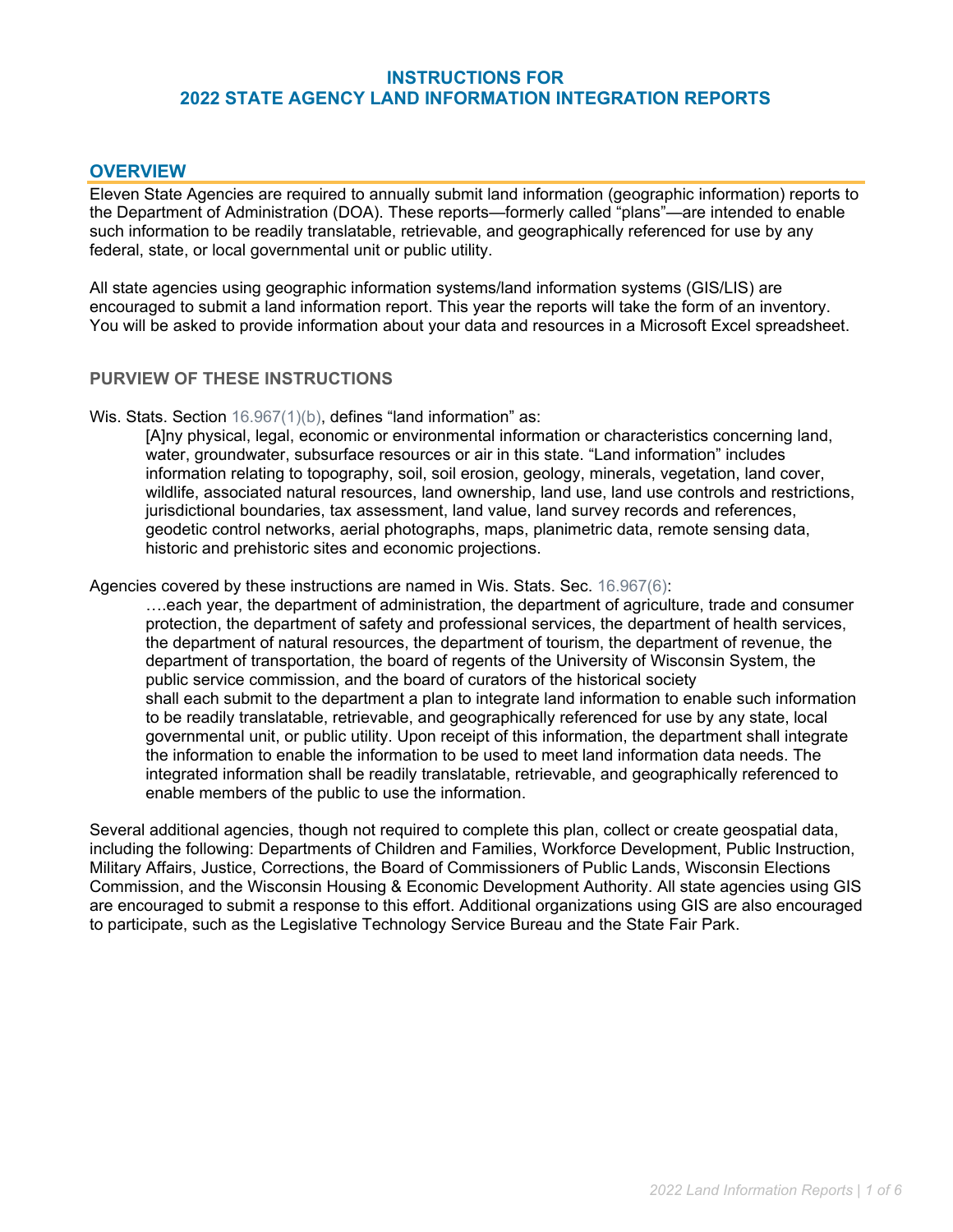### **OBJECTIVES OF LAND INFORMATION INTEGRATION REPORTS**

#### **Statutory Objectives from Wis. Stats. Sec. 16.967**

- *For Agencies* Enable agency land information to be readily translatable, retrievable, and geographically referenced for use by any state, local governmental unit, or public utility
- *For DOA* Integrate the information to enable the information to be used to meet land information data needs. The integrated information shall enable members of the public to see and use the information
- *From 16.967(b)*  Maintain and distribute an inventory of land information available for this state, land records available for this state, and land information systems

#### **Additional Objectives for DOA**

- Update state agency inventories of land information systems
- Categorize all state agency land information framework data layers by standardized ISO categories
- Document a steward and contact for all state agency land information resource holdings
- Determine which state agency land information data and resources have access constraints
- Inform Wisconsin land information strategic planning

### **SUBMITTING FILES**

• Submit files to [jim.giglierano@wisconsin.gov](mailto:jim.giglierano@wisconsin.gov)

#### **CONTACT**

Jim Giglierano Geographic Information Officer Division of Intergovernmental Relations Department of Administration 101 East Wilson Street, 9th Floor Madison, WI 53703 Office: (608) 267-6902 Mobile: (608) 354-3249 [jim.giglierano@wisconsin.gov](mailto:jim.giglierano@wisconsin.gov)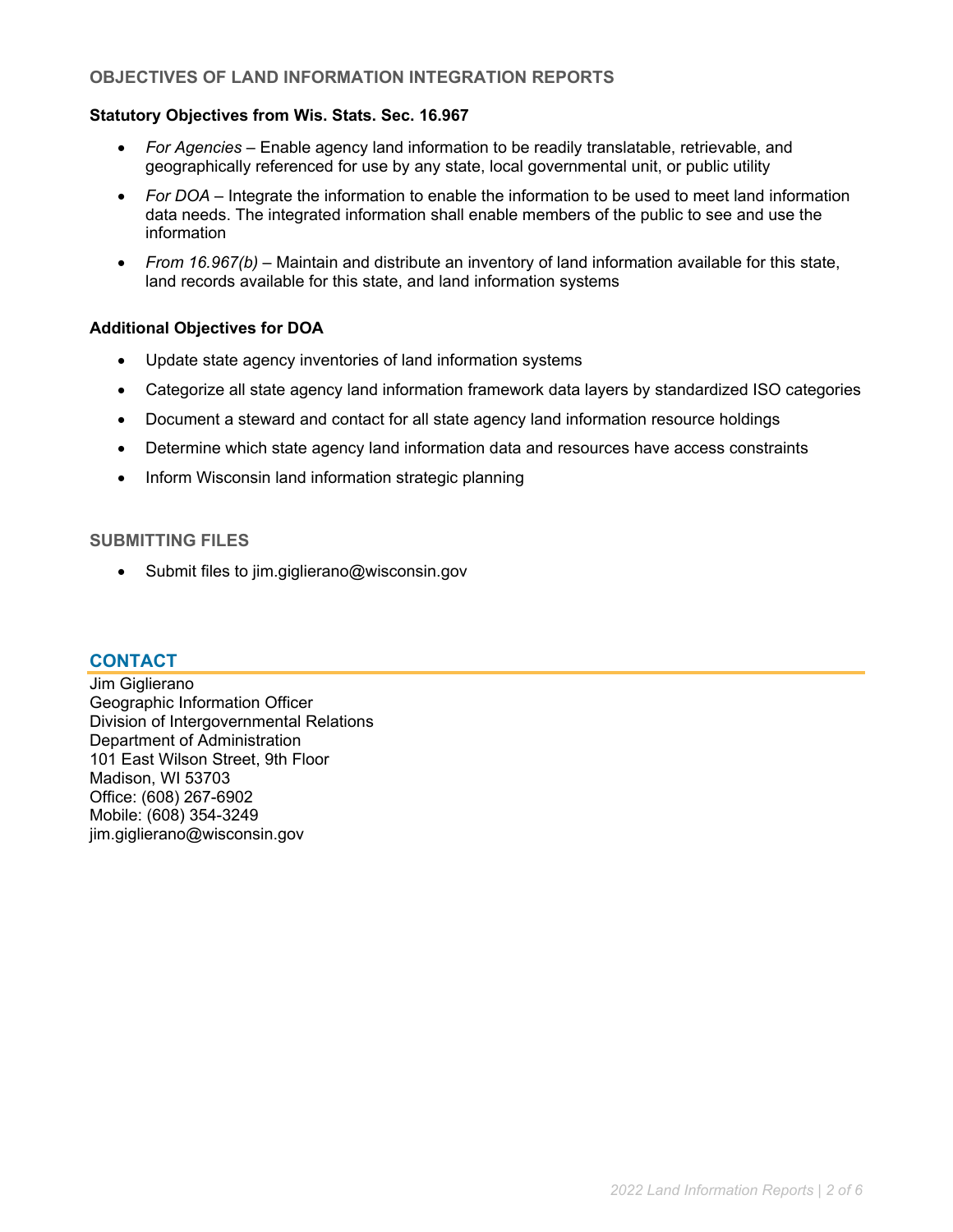# **EXCEL INVENTORY: INSTRUCTIONS**

## **WORKBOOK OVERVIEW**

**SHEET 1 – DATA** FORM SUBMITTER INFORMATION DATA INVENTORY **SHEET 2 – TECH SERVICES** MAP, FEATURE, DATA, AND APPLICATION SERVICES **SHEET 3 – ARCHITECTURE**

The instructions below provide complete descriptions of each section and input choices.

### **SHEET 1 – DATA**

#### **FORM SUBMITTER INFORMATION**

To be completed once for each agency representative providing data and service information

- I. **Agency** *(Dropdown List)* If your agency is not listed, select the last item "Other Specify." To specify, type your agency name in the last row, which appears blank by default.
- II. **Submitter's e-Mail** *(Text)* Enter your business email address.
- III. **First Name** *(Text)*
- IV. **Last Name** *(Text)*

#### **DATA INVENTORY**

The number of items (rows) in this section is directly related to the number of agency data layers.

- I. **Spatial Data Layer File Name** *(Text)* For those using ESRI SDE this would be the feature class name, unique in a geodatabase. Your attention to correctness and case sensitivity is appreciated. Provide the name only, not the full directory path.
	- *e.g., DATCP\_Import\_Feedlot*
- II. **Title and/or Short Description**  *(Text; Optional)* Title is a commonly understood name for the Layer File Name above. In cases where the Layer File Name is cryptic, this will be important to discovery. Title is often in the ArcCatalog Resource Citation under Item Description. Short Description is Abstract information.
	- **Title** e.g., *DATCP\_Import\_Feedlot* (In this case, same as Layer File Name)
	- **Short Description** e.g., *Licensed livestock import lots where livestock imported into Wisconsin under specific conditions are temporarily kept for quarantine/inspection*
- III. **ISO Category** *(Dropdown List)* Category names, descriptions, and examples can be referenced from page 6 of these instructions.
- IV. **Additional Tags**  *(Text)* See the last page of this document for examples related to each category. You are *not* limited to the tags listed. Wisconsin and your agency name are assumed unless a different region/source is cited in this cell.
- V. **Update Frequency** *(Dropdown List)* Select the nearest current or expected update frequency which this data layer should be known for.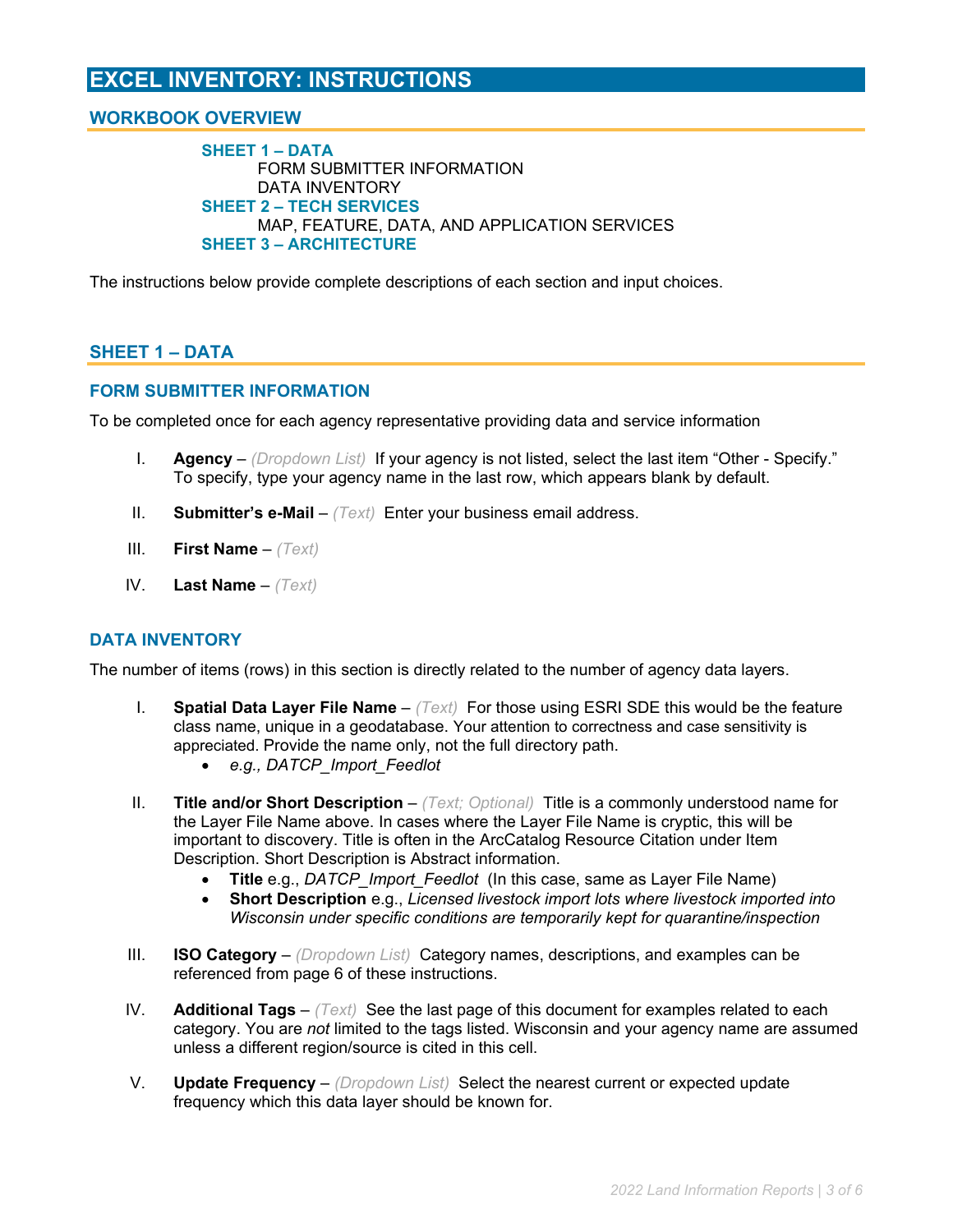#### VI. **Publicly Available?** *(Dropdown List)*

#### Choices and Descriptions:

| Freely open for public use                                                     |  |  |  |  |
|--------------------------------------------------------------------------------|--|--|--|--|
| Generally not shared outside the agency                                        |  |  |  |  |
| <b>External w/agreement</b> Publicly shared pending some form of agreement/MOU |  |  |  |  |
| Government to Government sharing pending agreement/MOU                         |  |  |  |  |
| Government to Government sharing, no special agreement needed                  |  |  |  |  |
| (Specify in last row)                                                          |  |  |  |  |
|                                                                                |  |  |  |  |

- VII. **Metadata Available?** *(Dropdown List)* Please indicate whether there is basic metadata about this layer now. Basic metadata includes:
	- Title/Citation Information
	- Bounding Box
	- Data Dictionary (data fields)
	- Publication Date

Choices and Descriptions:

Available Now Not Available Other

- IX. **Spreadsheet submitter is primary steward/contact for this layer?** *(Dropdown List)* At least one agency person needs to be identified as initial point of contact for layers maintained and distributed by the agency. If you are not the contact, select "no" and provide appropriate optional contact information.
- X. **Additional Contacts** *(Text)* (Optional) If spreadsheet submitter is point of contact, this section may be skipped. At least one agency person must be identified as initial point of contact for layers maintained and distributed by the agency. For some layers, as needed, a business area, second, or third contact can be provided here.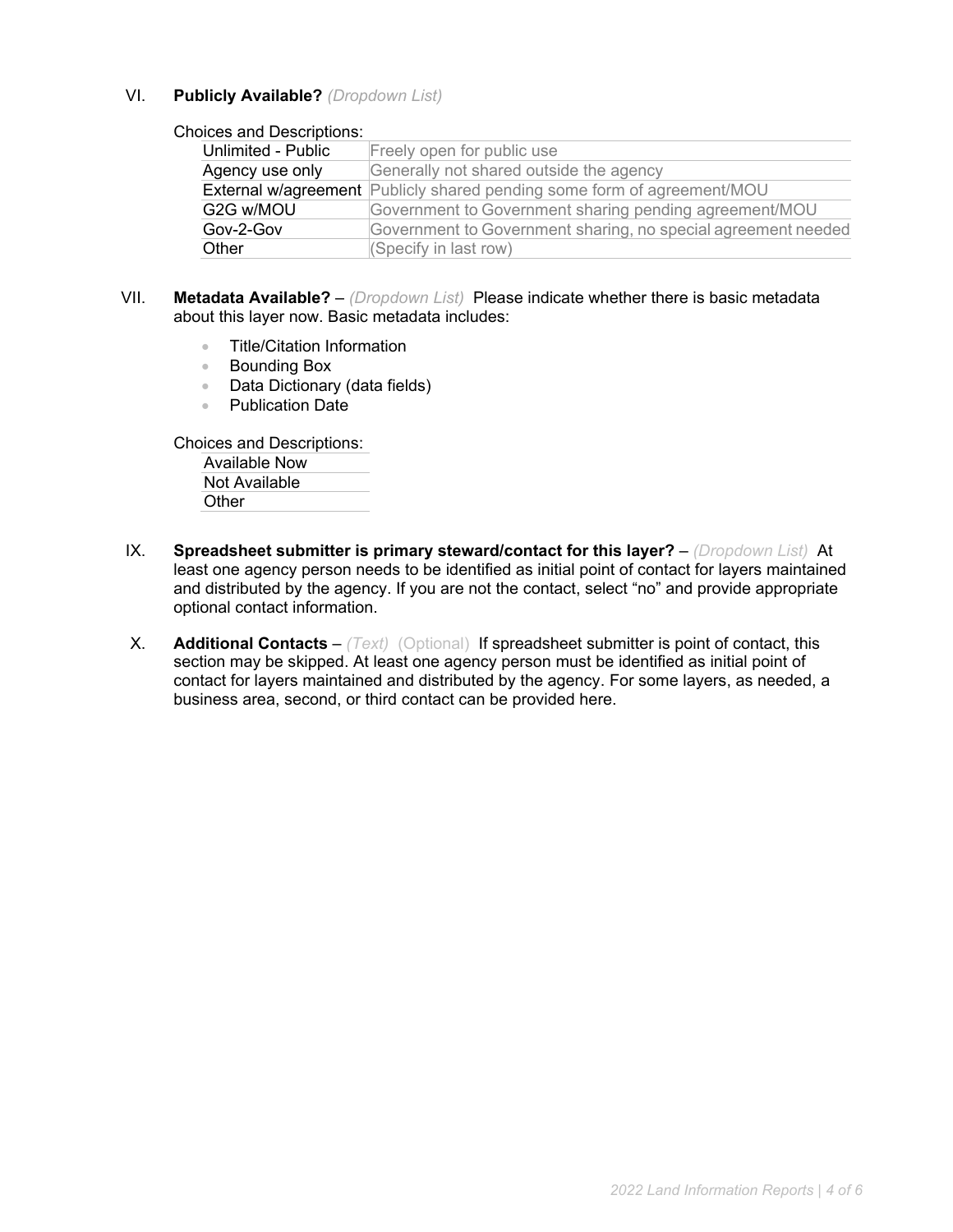### **SHEET 2 – TECH SERVICES**

### **MAP, FEATURE, DATA AND APPLICATION SERVICES**

This section should be used to document *public-facing* Web Mapping, Web Feature, Repository, and Application services. For this inventory we are only concerned with *public-facing* Web applications that provide access to downloadable data or data services, not those for internal business mapping.

- I. **Service Name** *(Text)* The common name of the service. Not the path or URL.
- II. **Service Type** *(Dropdown List)*

Choices and Descriptions:

| Repository  | Portals, FTP sites, SharePoint, or any location where server access is<br>provided for agency spatial data holdings |  |  |  |  |
|-------------|---------------------------------------------------------------------------------------------------------------------|--|--|--|--|
| WMS         | Standard protocol for serving georeferenced map images generated by a<br>map server                                 |  |  |  |  |
| <b>WFS</b>  | Allows requests for geographical features across the web using platform-<br>independent calls                       |  |  |  |  |
| <b>REST</b> | Allows exchanging geographical information between different computer<br>systems                                    |  |  |  |  |
| Application | Public Web applications which provide access to downloadable data or<br>data services                               |  |  |  |  |
| Other       | (Specify by typing in last row)                                                                                     |  |  |  |  |

- III. **Description** *(Text*) (optional) When Service Name would not be sufficient for full understanding outside the agency.
- IV. **URL** *(Text)* The address other agencies or externals would use to discover the service.

#### **SHEET 3 – ARCHITECTURE**

**PRIMARY TECHNICAL ARCHITECTURE** – this section needs to be filled out only once, *by the organization's GIS coordinator*

- I. **Desktop GIS** *(Text)* Indicate the most commonly used Desktop GIS product/version within the organization. Noteworthy use of other products/versions, can be added in the Non-Typical column (far right).
- II. **Server GIS** *(Text)* Indicate the most commonly used GIS Server product/version within the agency. Noteworthy use of other products/versions, can be added in the Non-Typical column.
- III. **DBMS** *(Text)* Indicate the most commonly used DBMS within the agency. Noteworthy use of additional products can be added in the Non-Typical column.
- IV. **Development Environments** *(Text)* Indicate the most commonly used GIS development product within the agency. Noteworthy use of other products can be added in the Non-Typical column.
- V. **GeoCoding** *(Text)* Indicate if there is a most commonly used premium Geocoding service product within the agency. Premium Geocoders are defined as pay services which have more current locator information and do not impose limits on the number of submitted records.
- VI. **Cloud GIS Utilities** *(Text)* Indicate if your agency uses, or has approved planning to implement any of the following Cloud services within the next 12 months.
- VII. **Non-typical GIS Components** *(Text)* For any products and versions, significant within your agency, that were not selected or included in the previous dropdowns.